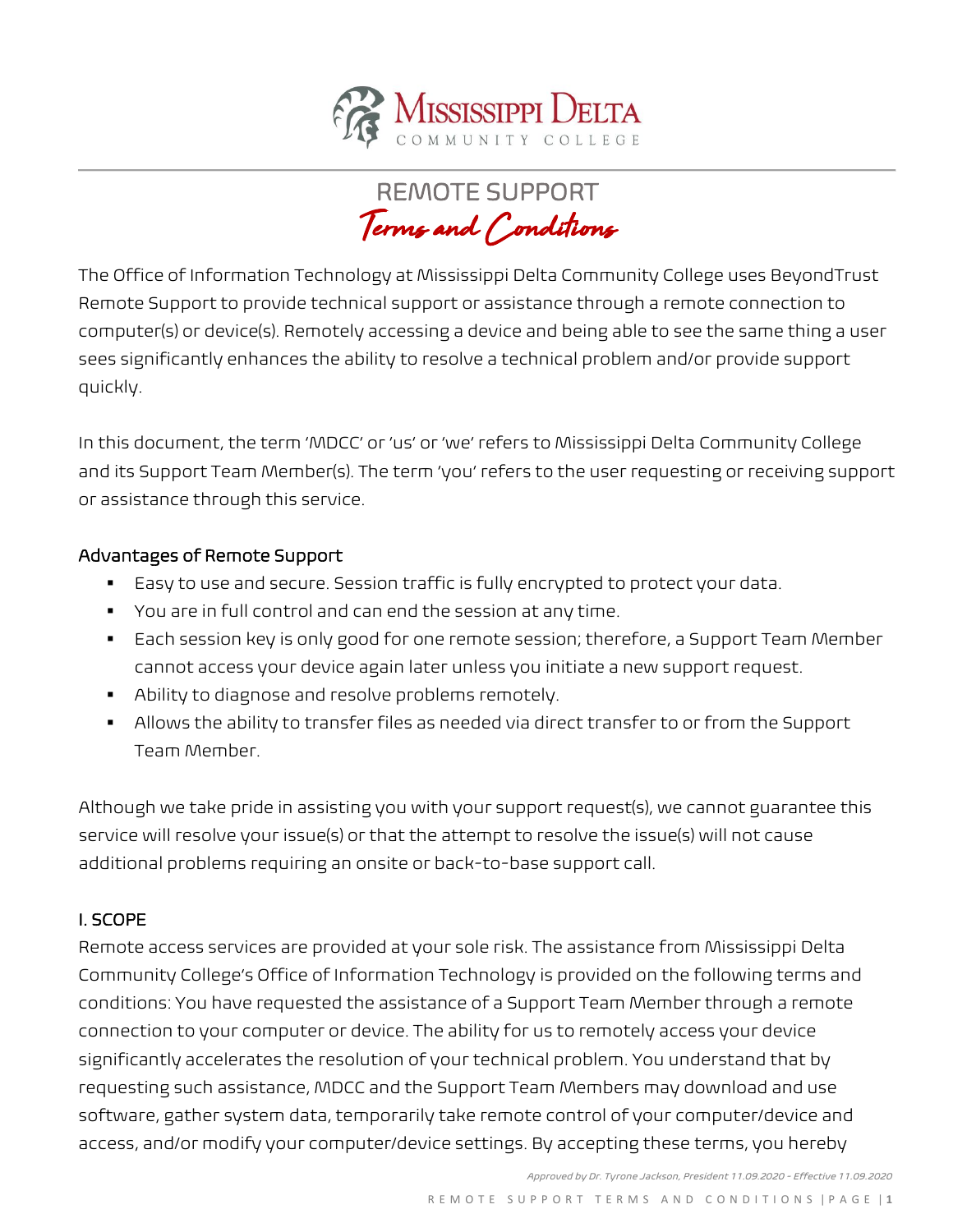grant us the right to connect to your computer, download and use software on your computer to gather system data, take remote control of your computer/device and/or change the settings on your computer/device while performing the services. Be sure to save and close any confidential or personal files that you may be working on before allowing remote access to your device. We further recommend that you remain with your device throughout the entire remote session. Any advice and/or changes made by the Support Team Member is an attempt to resolve your issue, assist with a process, etc. and Mississippi Delta Community College and its Support Team Member(s) will not be held liable for any device or data problems as a result of this session. Other than as set in these Terms, you agree that we have no responsibility or liability under any circumstance at any time for any loss or harm that may arise from or may be related to the services rendered.

## II. PRIVACY

Session traffic is fully encrypted to protect your data. Sessions are also logged, thus allowing for the review of all customer and Support Team Member interactions, and all the events of an individual support session. This log includes representatives involved, permissions granted by you, chat transcripts, system information, and any other actions taken by the Support Team Member. Session logging data is available in an un-editable format for up to 90 days, but it may be moved to an external database for extended periods of time.

We will not save any data or files belonging to you after the remote session has ended. While providing this service, we may:

- 1. Collect statistical usage information about sessions.
- 2. Collect the following information:
	- $\blacksquare$  Session ID Number used to identify each session
	- Session Log A log or recording of all representatives involved, permissions granted by you, chat transcripts, system information, and any other actions taken by the Support Team Member.
	- Date / Time Date and time that a session started and ended
	- Computer/Device Type Computer/device make and model
	- Edition Version of operating system installed (Windows, Mac OS iOS, etc.)
	- System information IP address, web browser settings, hard drive free space, running processes, etc.
- 3. Transfer files related to this support session via direct transfer to or from the Support Team Member.

### III. DATA BACKUP

MDCC and its representatives do not provide data backup or restoration services via remote services. You are solely responsible for maintaining and backing up all information, data, text or